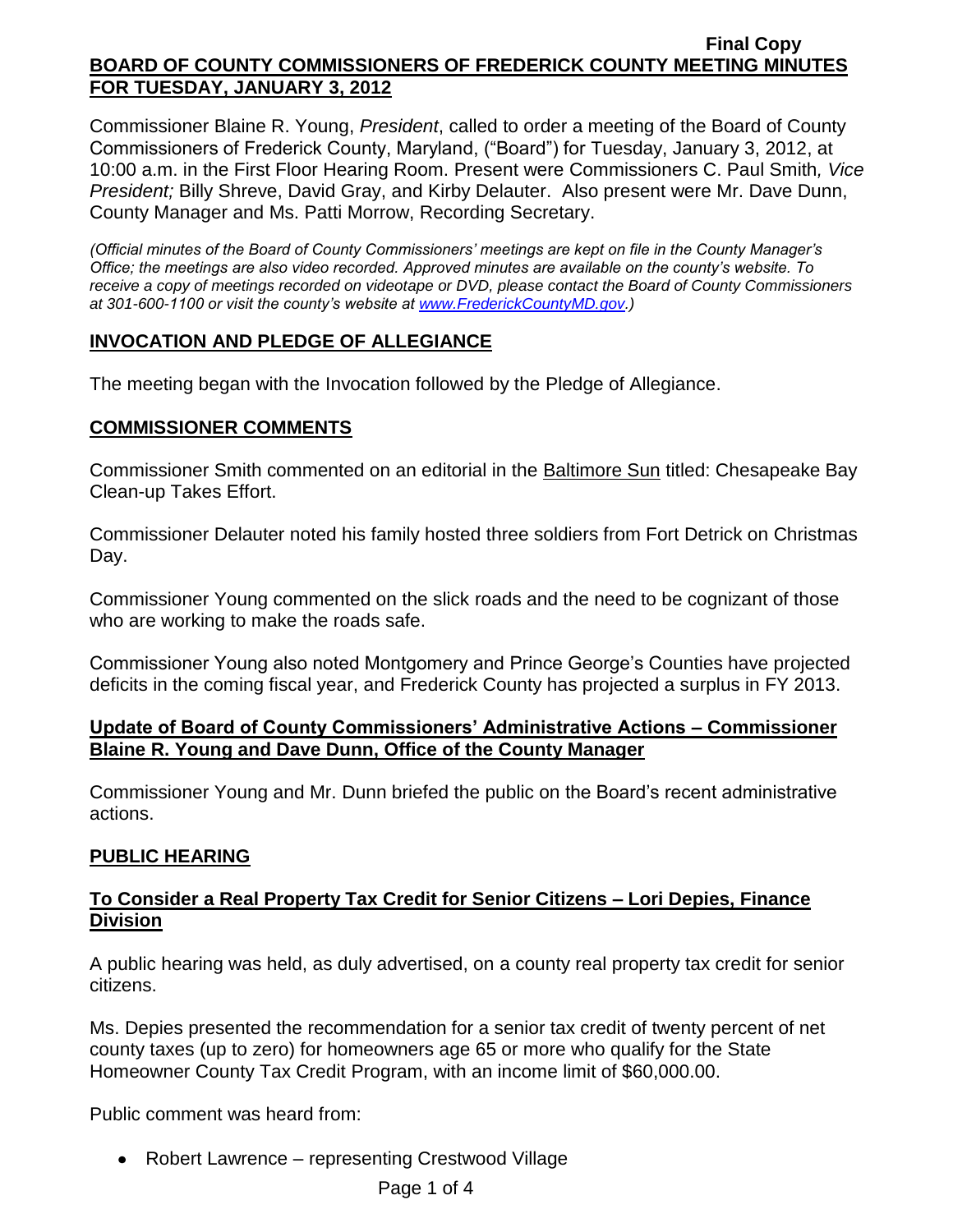- Michael Williams
- Louise Lynch, Chair, Frederick County Department of Aging
- Bob Wannemacher, member of the work group
- Kathy Sigis

Commissioner Young noted that former County Commissioner Bruce Reeder was present in the audience. Mr. Reeder was an initiator of the proposal during his tenure as a county commissioner.

Commissioner Shreve moved to approve the proposed ordinance as presented with an effective date of January 3, 2012, noting it would be enacted on July 1, 2012. Commissioner Gray seconded the motion that passed 4-1 with Commissioner Smith opposed.

It was also noted it would be reevaluated after one (1) year.

(A copy of the approved/adopted ordinance can be obtained in the County Manager's Office or from the county's website, [www.FrederickCountyMD.gov.](http://www.frederickcountymd.gov/))

# **AGENDA BRIEFING**

Commissioner Young noted the following public hearing would be held on Tuesday, January 10, at 6:00 p.m.:

Comprehensive Plan and Zoning Review (Adamstown, Brunswick and Frederick Regions) – Jim Gugel, Community Development Division

# **CONSENT AGENDA**

The following item was presented on the consent agenda:

BUDGET TRANSFER - #BT-12-100, Accounting, Finance Division

Commissioner Smith moved to approve the consent agenda as presented. Commissioner Delauter seconded the motion that passed 5-0.

# **WORKSESSION**

### **Fountaindale Water Supply and Treatment Plant Upgrades – Existing Conditions and Recommendations for Improvements – Kevin Demosky and Rod Winebrenner, Utilities and Solid Waste Management Division**

Mr. Winebrenner presented the recommendation for improvements.

Commissioner Delauter moved to approve the upgrades and recommendations from staff as presented. Commissioner Smith seconded the motion that passed 4-0-1 with Commissioner Shreve abstained.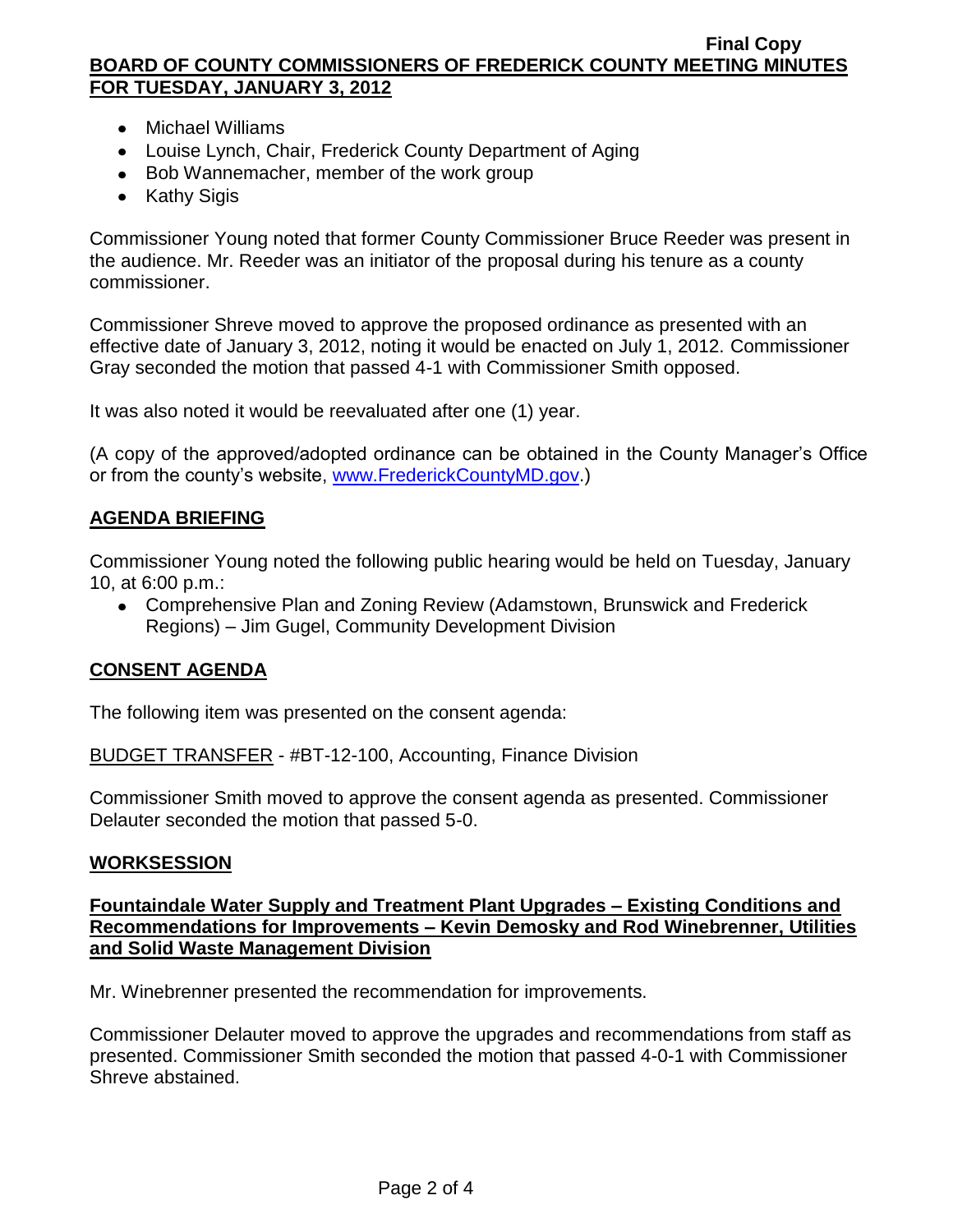### **ADMINISTRATIVE BUSINESS**

### **Approval of Board of County Commissioners' Meeting Minutes**

The following minutes were approved by unanimous consent:

- Thursday, November 3, 2011
- Thursday, November 10, 2011
- Tuesday, November 15, 2011, Evening
- Wednesday, November 16, 2011, BOCC/Delegation

### **Bid Award - Purchasing Memo #12-091, RFP #11-37, Management of Citizens Care and Rehabilitation Center's (CCRC) 16-Bed Ventilator Unit – Hal Good, Finance Division**

Mr. Collier Baird, CCRC / MAL, commented on the purchasing request.

Commissioner Smith moved to approve Purchasing Memo #12-091 as presented. Commissioner Delauter seconded the motion that passed 5-0.

### **FY 2012 Hazardous Materials Emergency Preparedness Grant and Attached Budget Transfer – Tom Owens, Fire and Rescue Services Division**

Commissioner Delauter moved to approve the grant and associated budget transfer. Commissioner Smith seconded the motion that passed 5-0.

## **Memorandum of Understanding Between National Fire Heritage Center and Frederick County – Wayne Roach, Management Services Division**

Commissioner Gray moved to approve the MOU with the National Fire Heritage Center for temporary storage space at the Emmitsburg Community Center. Commissioner Delauter seconded the motion that passed 5-0.

(Commissioners Shreve and Gray left the room.)

### **Opossumtown Pike Reconstruction Project Memorandum of Understanding with The City of Frederick – Ron Burns, Community Development Division**

Mr. Burns presented a request to execute an MOU with The City that would require Frederick County to contribute \$500,000.00 toward the reconstruction of Opossumtown Pike.

Commissioner Smith moved to approve the proposed MOU as presented. Commissioner Delauter seconded the motion that passed 3-0 with Commissioners Shreve and Gray absent.

(Commissioners Shreve and Gray returned to the room.)